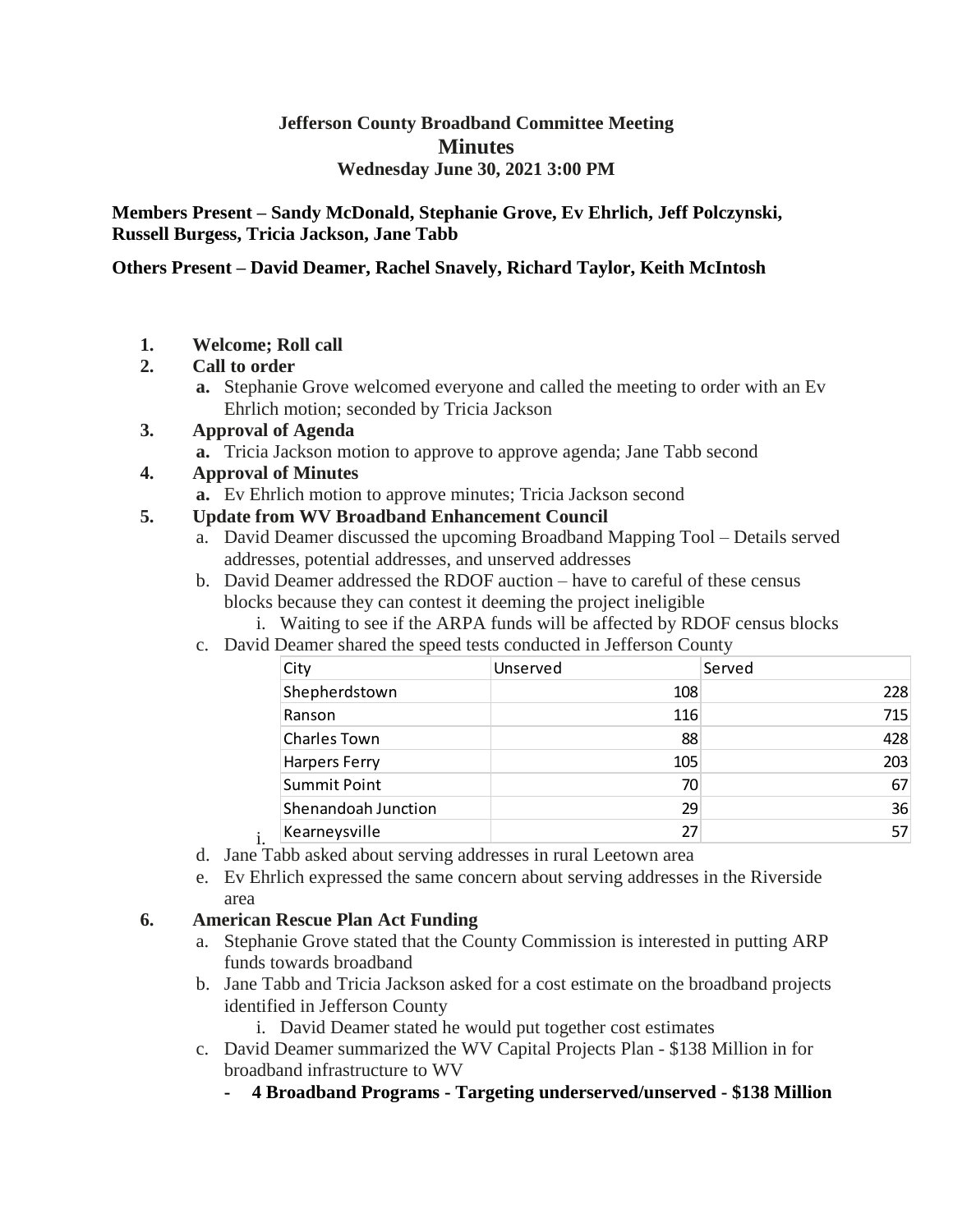**Targeting Underserved/Unserved areas – 25/3**

#### 1. **Asking current providers to expand their services/networks**

- a. "Areas where ROI will take years to recoup for service providers"
- b. "Neighbors have service, but service provider will not expand due to cost"
- c. "Quick hit to community"
- d. Estimated timeline End of summer
- e. \$25 million

#### 2. **Major projects/Middle Mile - Long-term Projects**

- a. Connecting rural locations
- b. Partnering with counties. localities or private entities
- c. Projects will be vetted
- d. \$40 million

## 3. **Partnering with Local Government & Political Subdivisions**

- a. Projects you may want to undertake
- b. Engineering services and data collection
- c. Matching funds for projects
- d. Trying not to overlap or overbuild areas
- e. Targeting underserved/unserved or unfunded areas to get service
- f. \$30 million

## 4. **Expansion of Fixed Wireless**

a. \$25 million

## **7. Emergency Broadband Benefit Program**

- a. David Deamer spoke about the Emergency Broadband Benefit Program. It is a Federal Communications Commission (FCC) program that provides a temporary discount on monthly broadband bills for qualifying low-income households. If your household is [eligible,](https://getemergencybroadband.org/do-i-qualify/) you can receive; Up to a \$50/month discount on your broadband service and associated equipment rentals; A one-time discount of up to \$100 for a laptop, tablet, or desktop computer (with a copayment of more than \$10 but less than \$50)
- b. Jane Tabb requested more information about this program, and voiced that it should be on the Jefferson County Commission Facebook page
	- i. David Deamer stated he would send over more information following the meeting

#### **8. Fixed Wireless Projects in Jefferson County**

- a. David Deamer displayed the Power Point shown to JC Commission Meeting on 6/17/21
- b. Russell Burgess stated there is equipment on the JC Health Department Tower, but the tower may have issues.
- c. Jeff Polczynski seconded that statement by saying the tower is old and may not conform to recent standards. Recommended a load study to be completed for the current tower.
- d. Russell Burgess verbalized that this location is very useful for a potential new tower.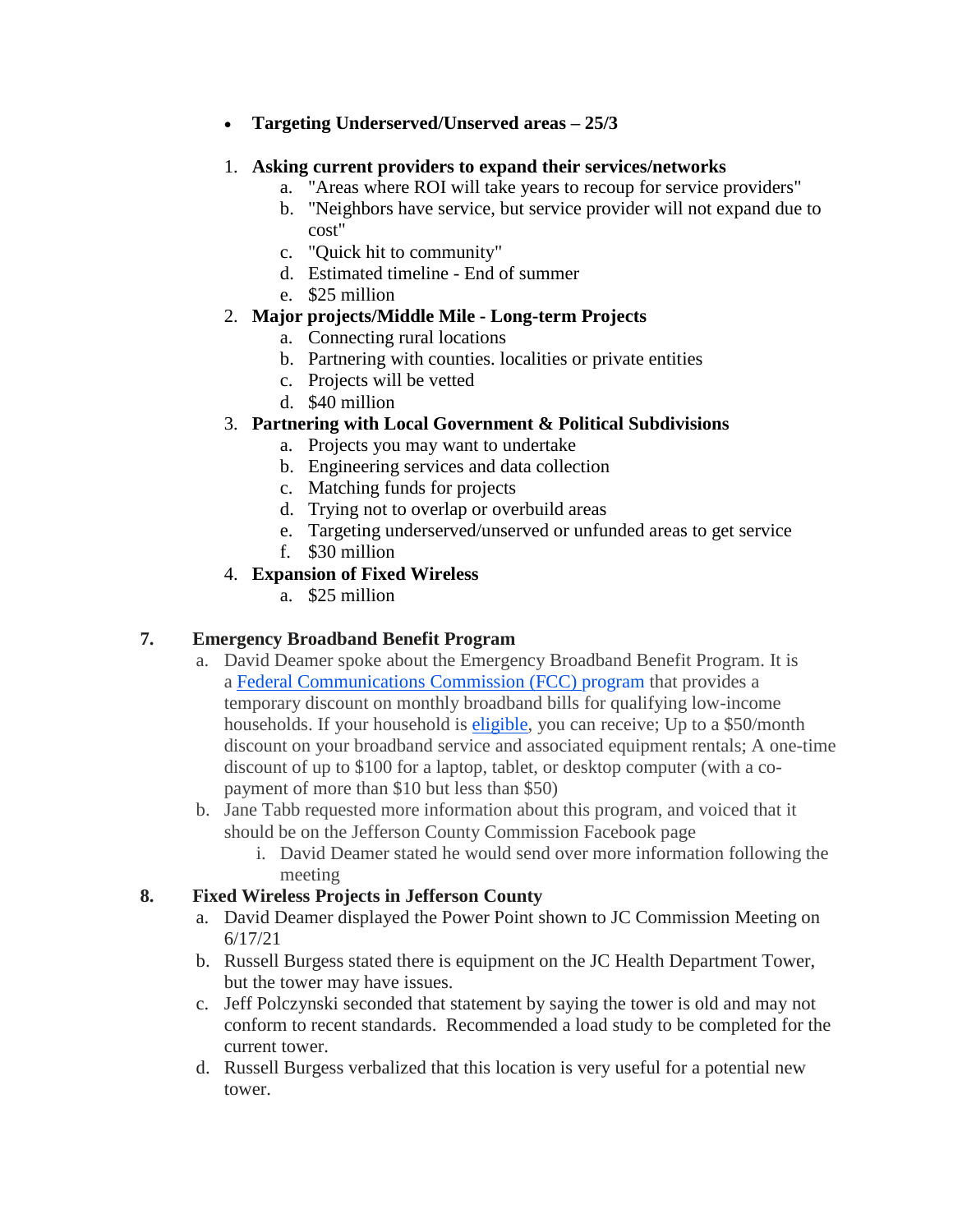- e. Jeff Polczynski stated there is another tower being built in close proximity to the proposed tower in Middleway.
- f. Jeff Polczynski also stated that the Blue Ridge Tower failed inspection.
- g. Stephanie Grove asked how much it would cost to replace the Blue Ridge Tower.
- h. Jeff Polczynski stated in would roughly cost \$250,000
- i. Tricia Jackson stated she will have a conversation about property near Blue Ridge Tower.
- j. Stephanie Grove questioned if they would be duplicating efforts by building new towers at JC Health Department site and Blue Ridge Tower site.
- k. Tricia Jackson stated it would be great if both towers could be replaced.
- l. Ev Ehrlich asked about cost for WISP to be on towers.
	- i. David Deamer stated that costs can vary and more research will be done to see what other municipalities are doing.
- m. Ev Ehrlich asked who would execute the agreement between county and private ISP/WISPs?
	- i. Stephanie Grove stated that the county would enter in an agreement, but requested David Deamer's help in the process.

## **9. ISP/WISP Review in Jefferson County**

- a. David Deamer has reached out to each service provider to see if they will be pursuing funding from the WV Capital investment fund to expand last-mile service. No information from any service provider
- b. Frontier No communication
- c. Comcast David Deamer has directed them to the WV Broadband Enhancement Council website to show unserved areas.
- d. Shentel Fiber to the home in Charles Town/ Ranson, no communication about fixed wireless in Jefferson County
- e. Telegia No Communication
- f. Morgan Wireless Interest in expansion in Jefferson County. Want to do a site visit. Serving residents in Morgan and Berkeley County

## **10. Next steps and timeline / Implementation**

- a. Stephanie Grove expressed interest in including an earmark for fixed wireless service
- b. Tricia Jackson questioned why the cost is so high for Comcast to expand service
	- i. Jane Tabb seconded this concern and expressed interest in helping private ISPs to expand service
- c. Jane Tabb stated she likes the Health Department Tower along with the Blue Ridge Tower
- d. Russell Burgess asked how tall the towers should be?
	- i. David Deamer responded that the proposed towers in the Jefferson County Broadband Options are 180' for optimum signal propagation.
- e. Jeff Polczynski recommended replacing the Health Department Tower
- f. Stephanie Grove stated that the Health Department tower would qualify for broadband and emergency service funding.
- g. Jeff Polczynski and Tricia Jackson discussed land requirements for the Blue Ridge Tower
	- i. Stephanie Grove stated that more research is needed for that site.